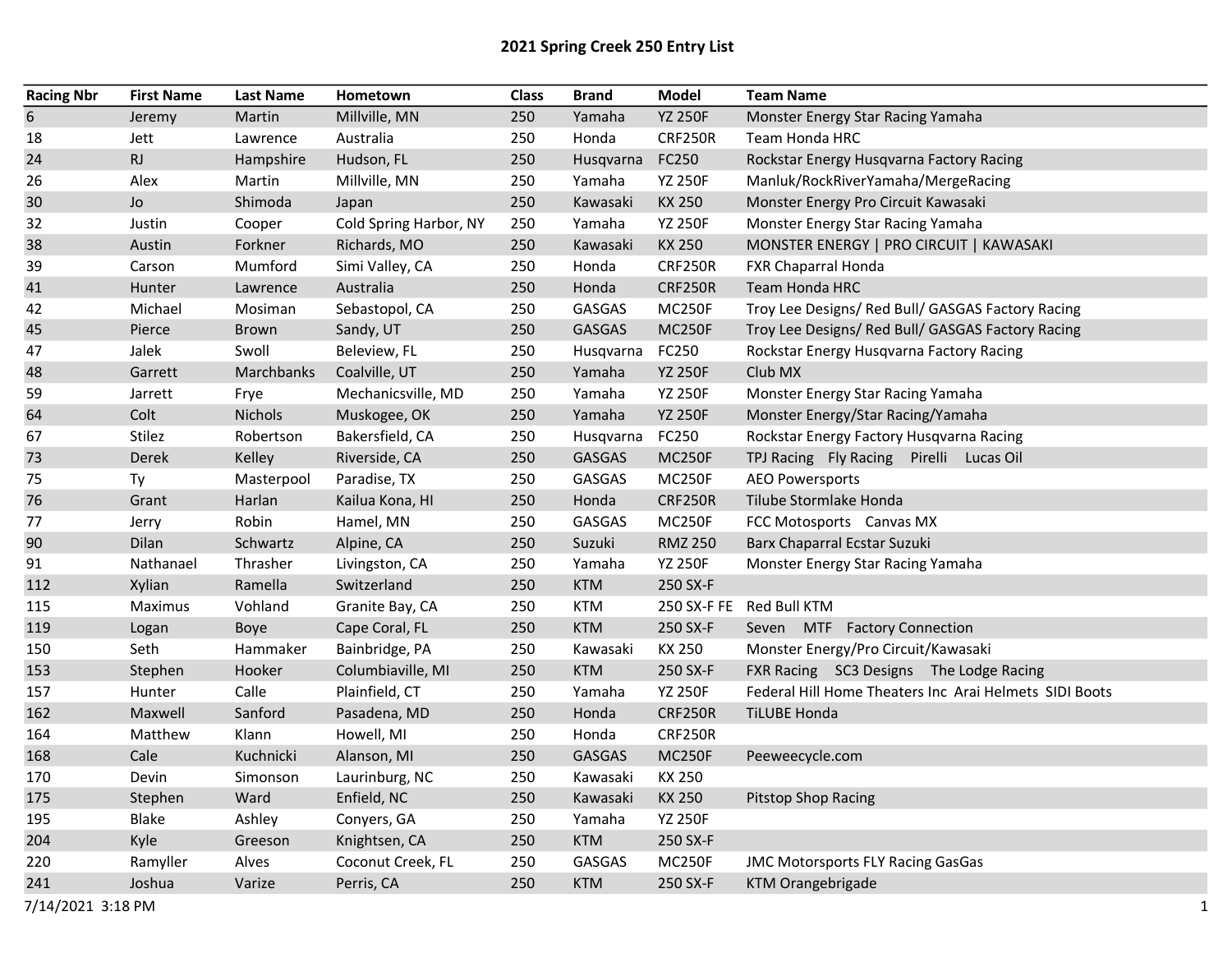## 2021 Spring Creek 250 Entry List

| <b>Racing Nbr</b> | <b>First Name</b> | <b>Last Name</b>  | Hometown            | <b>Class</b> | <b>Brand</b> | <b>Model</b>   | <b>Team Name</b>                                                 |
|-------------------|-------------------|-------------------|---------------------|--------------|--------------|----------------|------------------------------------------------------------------|
| 242               | Garrett           | Hoffman           | Whiteford, FL       | 250          | Yamaha       | <b>YZ 250F</b> | <b>Hoffman Racing</b>                                            |
| 249               | <b>Bailey</b>     | Kroone            | Ham Lake, MN        | 250          | Yamaha       | <b>YZ 250F</b> | Jetboy Co. BCMX FeineTune                                        |
| 252               | Collin            | Reinhart          | Brownsville, MN     | 250          | Yamaha       | <b>YZ 250F</b> | Moto 192 Suspension Fluid Tuf Oil Fluoramics                     |
| 296               | Ryder             | Floyd             | Paris, TX           | 250          | Yamaha       | <b>YZ 250F</b> | <b>Manluk Racing</b>                                             |
| 299               | Konnor            | Visger            | Bellevue, MI        | 250          | Honda        | <b>CRF250R</b> | <b>BWR Engines</b>                                               |
| 301               | Jordan            | Jarvis            | Clayton, NC         | 250          | Kawasaki     | <b>KX 250</b>  | SGB Racing Maxxis Babbitt's Kawasaki                             |
| 307               | <b>Brandon</b>    | Scharer           | Los Angeles, CA     | 250          | Yamaha       | <b>YZ 250F</b> | ClubMX                                                           |
| 308               | Nicholas          | Jackson           | Lake City, MN       | 250          | Yamaha       | <b>YZ 250F</b> | The Move Group                                                   |
| 352               | <b>Bronson</b>    | McClure           | Arvada, CO          | 250          | Husqvarna    | FC250          | GForce Powersports Fox Racing Defy Graphics                      |
| 379               | Conner            | <b>Burger</b>     | Monroe Center, IL   | 250          | <b>KTM</b>   | 250 SX-F       | <b>Monster Mountain</b>                                          |
| 402               | Samuel            | Greenawalt        | Jacksonville, FL    | 250          | Yamaha       | <b>YZ 250F</b> | <b>Pure Outlaw Racing</b>                                        |
| 410               | Tyler             | Lowe              | Menomonee Falls, WI | 250          | <b>KTM</b>   | 250 SX-F       | Robs Performance                                                 |
| 437               | Vincent           | Luhovey           | Greensburg, PA      | 250          | <b>KTM</b>   | 250 SX-F       | <b>Luhovey Racing</b>                                            |
| 486               | Dennis            | Gritzmacher       | Sussex, WI          | 250          | <b>KTM</b>   | 250 SX-F       | Robs Performance Motorsports                                     |
| 491               | Gabe              | Gutierres         | Concord, MA         | 250          | Honda        | <b>CRF250R</b> | Answer MX Ride 100% Hammer Nutrition                             |
| 512               | Austin            | Cozadd            | Attalla, AL         | 250          | Yamaha       | <b>YZ 250F</b> | MXers for Jesus AC Fitness & Nutrition Favorswag Yamaha          |
| 520               | Dennis            | Ponton III        | Lakewood, WI        | 250          | <b>KTM</b>   | 250 SX-F       | dP3 Apparel & Designs                                            |
| 544               | Noah              | Willbrandt        | Waterford, MI       | 250          | Yamaha       | <b>YZ 250F</b> | <b>Snirt Racing</b>                                              |
| 553               | <b>Brent</b>      | Rouse             | Torrance, CA        | 250          | Honda        | <b>CRF250R</b> | Patch Master Racing Mid Cities Honda                             |
| 554               | Wade              | <b>Brommel</b>    | Indianola, IA       | 250          | Kawasaki     | <b>KX 250</b>  | Riding on the Edge Real Ink Graphics Cox Concrete                |
| 557               | Kailub            | Russell           | Boonville, NC       | 250          | <b>KTM</b>   | 250 SX-F       | RedBull KTM Factory Racing                                       |
| 586               | <b>Nick</b>       | Reekers           | Fort Dodge, IA      | 250          | <b>KTM</b>   | 250 SX-F       | <b>Reekers Mods</b>                                              |
| 604               | Max               | Miller            | Springfield         | 250          | <b>KTM</b>   | 250 SX-F       | KTM Orange Brigade                                               |
| 614               | Christopher       | Shenoy            | Soquel, CA          | 250          | Husqvarna    | FC250          |                                                                  |
| 667               | Jesse             | Flock             | Claremore, OK       | 250          | Husqvarna    | FC250          | Fox Racing Shift MX Dunlop Tires                                 |
| 682               | Izaih             | Clark             | Fort Dodge, IA      | 250          | Honda        | <b>CRF250R</b> |                                                                  |
| 701               | Jake              | Pinhancos         | Rochester, MA       | 250          | <b>KTM</b>   | 250 SX-F       | Shift MX Oakley Twin Air                                         |
| 702               | Josiah            | Hempen            | Argyle, IA          | 250          | <b>KTM</b>   | 250 SX-F       | Hempen Industrial   Robs Performance   KTM                       |
| 708               | Joseph            | Perron            | Elko, MN            | 250          | Yamaha       | <b>YZ 250F</b> | Plainview Powersports BDMX                                       |
| 718               | Grant             | Taylor            | Tomball, TX         | 250          | Kawasaki     | KX 250         | <b>Grant Taylor Mx training/Vlogs</b>                            |
| 721               | Zachary           | Harris            | Lincoln, NE         | 250          | Honda        | <b>CRF250R</b> | <b>Starcity Motorsports D&amp;K Automotive Fly Racing</b>        |
| 726               | Gared             | Steinke           | Woodland, CA        | 250          | Kawasaki     | <b>KX 250</b>  | Lonesome Camel Farms                                             |
| 737               | Zachary           | <b>Butkiewicz</b> | Sussex, NJ          | 250          | GASGAS       | <b>MC250F</b>  | <b>Inclusive Excursions</b>                                      |
| 742               | TJ                | Uselman           | Willow Park, TX     | 250          | GASGAS       | <b>MC250F</b>  | Race Trailer Parts Tru Contracting Peer Brothers Racing          |
| 778               | James             | Harrington        | Hanover, MA         | 250          | Yamaha       | <b>YZ 250F</b> | Newcomb Racing                                                   |
| 796               | Brendan           | Sipple            | Austin, TX          | 250          | Husqvarna    | FC250          |                                                                  |
| 819               | <b>Blake</b>      | Hoag              | Kennard, NE         | 250          | Yamaha       | <b>YZ 250F</b> | <b>Works Plumbing</b><br>Rock River Yamaha<br><b>MC Builders</b> |
| 7/14/2021 3:18 PM |                   |                   |                     |              |              |                | $\overline{2}$                                                   |